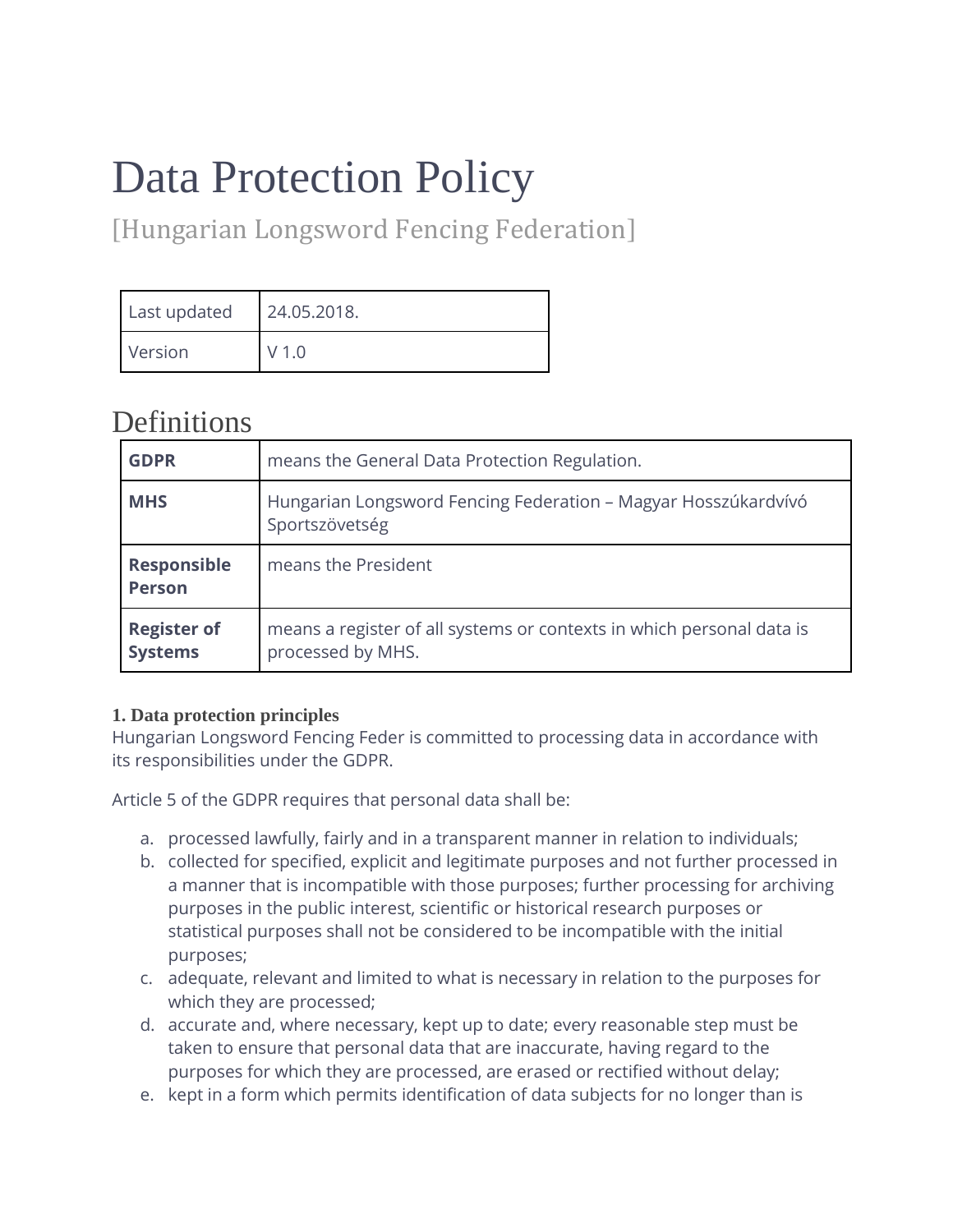necessary for the purposes for which the personal data are processed; personal data may be stored for longer periods insofar as the personal data will be processed solely for archiving purposes in the public interest, scientific or historical research purposes or statistical purposes subject to implementation of the appropriate technical and organisational measures required by the GDPR in order to safeguard the rights and freedoms of individuals; and

f. processed in a manner that ensures appropriate security of the personal data, including protection against unauthorised or unlawful processing and against accidental loss, destruction or damage, using appropriate technical or organisational measures."

#### **2. General provisions**

- a. This policy applies to all personal data processed by MHS.
- b. The Responsible Person shall take responsibility for MHS' ongoing compliance with this policy.
- c. This policy shall be reviewed at least annually.
- d. MHS shall register with the Information Commissioner's Office as an organisation that processes personal data.

#### **3. Lawful, fair and transparent processing**

- a. To ensure its processing of data is lawful, fair and transparent, MHS shall maintain a Register of Systems.
- b. The Register of Systems shall be reviewed at least annually.
- c. Individuals have the right to access their personal data and any such requests made to MHS shall be dealt with in a timely manner.

#### **4. Lawful purposes**

- a. All data processed by MHS must be done on one of the following lawful bases: consent, contract, legal obligation, vital interests, public task or legitimate interests [\(see ICO guidance for more information\)](https://ico.org.uk/for-organisations/guide-to-the-general-data-protection-regulation-gdpr/lawful-basis-for-processing/).
- b. MHS shall note the appropriate lawful basis in the Register of Systems.
- c. Where consent is relied upon as a lawful basis for processing data, evidence of optin consent shall be kept with the personal data.
- d. Where communications are sent to individuals based on their consent, the option for the individual to revoke their consent should be clearly available and systems should be in place to ensure such revocation is reflected accurately in MHS' systems.

#### **5. Data minimisation**

- a. MHS shall ensure that personal data are adequate, relevant and limited to what is necessary in relation to the purposes for which they are processed.
- b. Data provided by participants at event registration shall be used exclusively to manage the event according to participants interests.